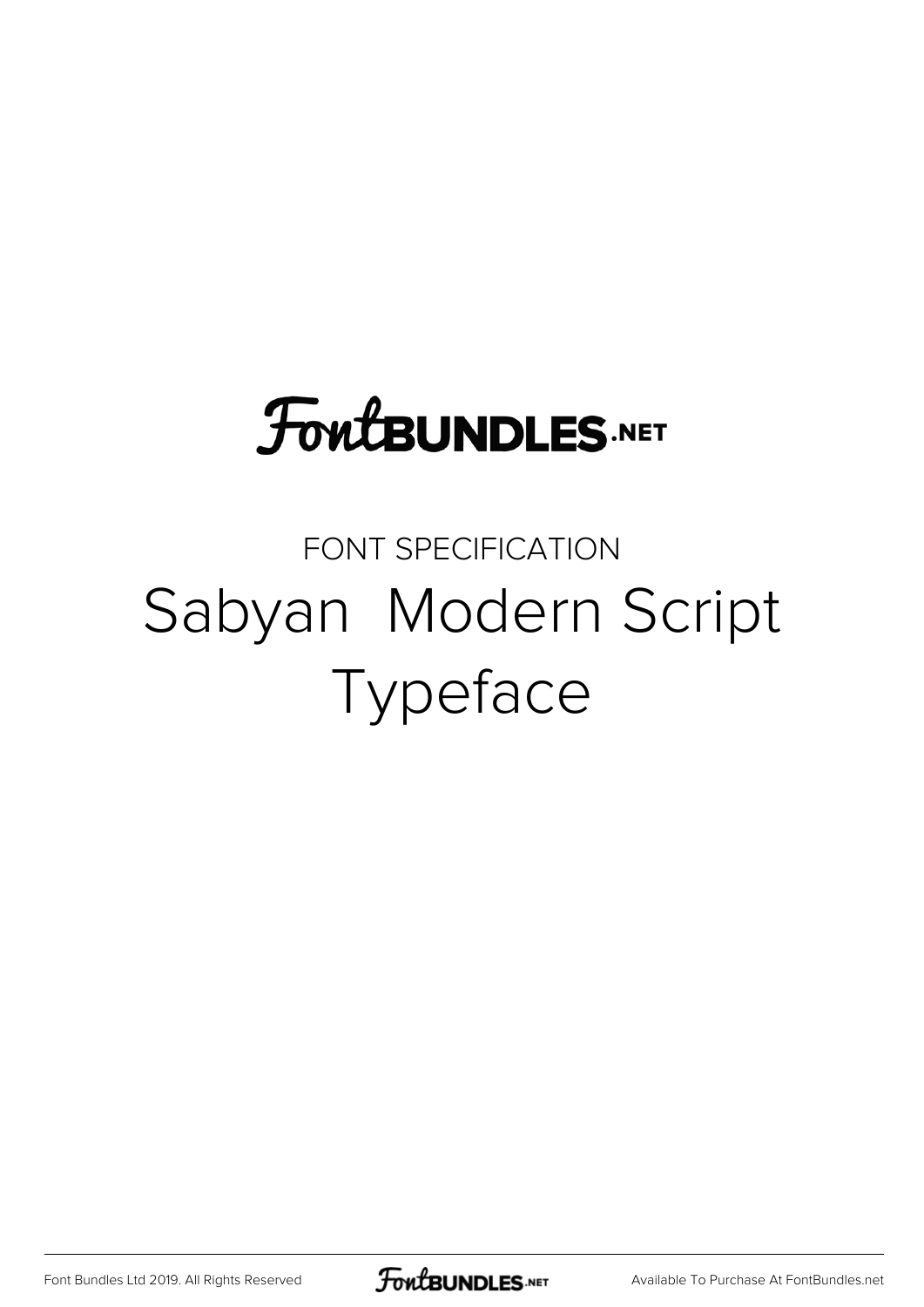## Sabyan - Regular

**Uppercase Characters** 

ABCDEFGHIIXLMNOPIR  $SJUVWKY3$ 

Lowercase Characters

a b c d e f g h i j k l m n o p q r s t u v w x y z

**Numbers** 

0123456789

Punctuation and Symbols

 $\frac{1}{2}$  #  $\frac{1}{2}$   $\frac{1}{2}$   $\frac{1}{2}$   $\frac{1}{2}$   $\frac{1}{2}$   $\frac{1}{2}$   $\frac{1}{2}$   $\frac{1}{2}$   $\frac{1}{2}$   $\frac{1}{2}$   $\frac{1}{2}$   $\frac{1}{2}$   $\frac{1}{2}$   $\frac{1}{2}$   $\frac{1}{2}$   $\frac{1}{2}$   $\frac{1}{2}$   $\frac{1}{2}$   $\frac{1}{2}$   $\frac{1}{2}$   $\frac{1}{2}$  $E \quad \alpha \quad \nvdash \quad | \quad S \quad \quad C \quad \quad ^a \quad \nightharpoonup$  $(\mathcal{R})$  $\pm$  2 3  $'$   $\uparrow$   $\parallel$   $\parallel$  1 0  $\gg$   $\frac{1}{4}$   $\frac{1}{2}$   $\frac{3}{4}$ 

All Other Glyphs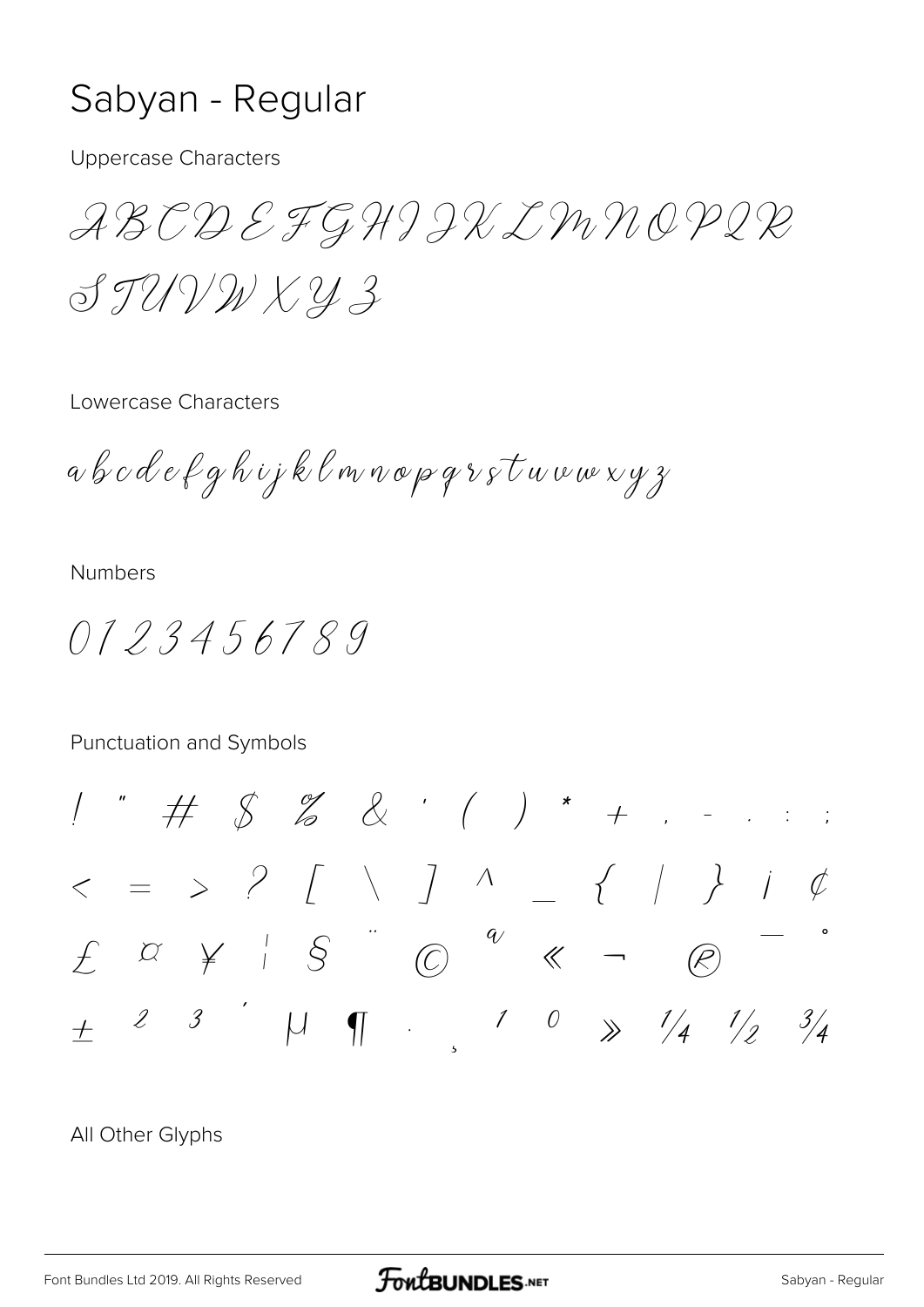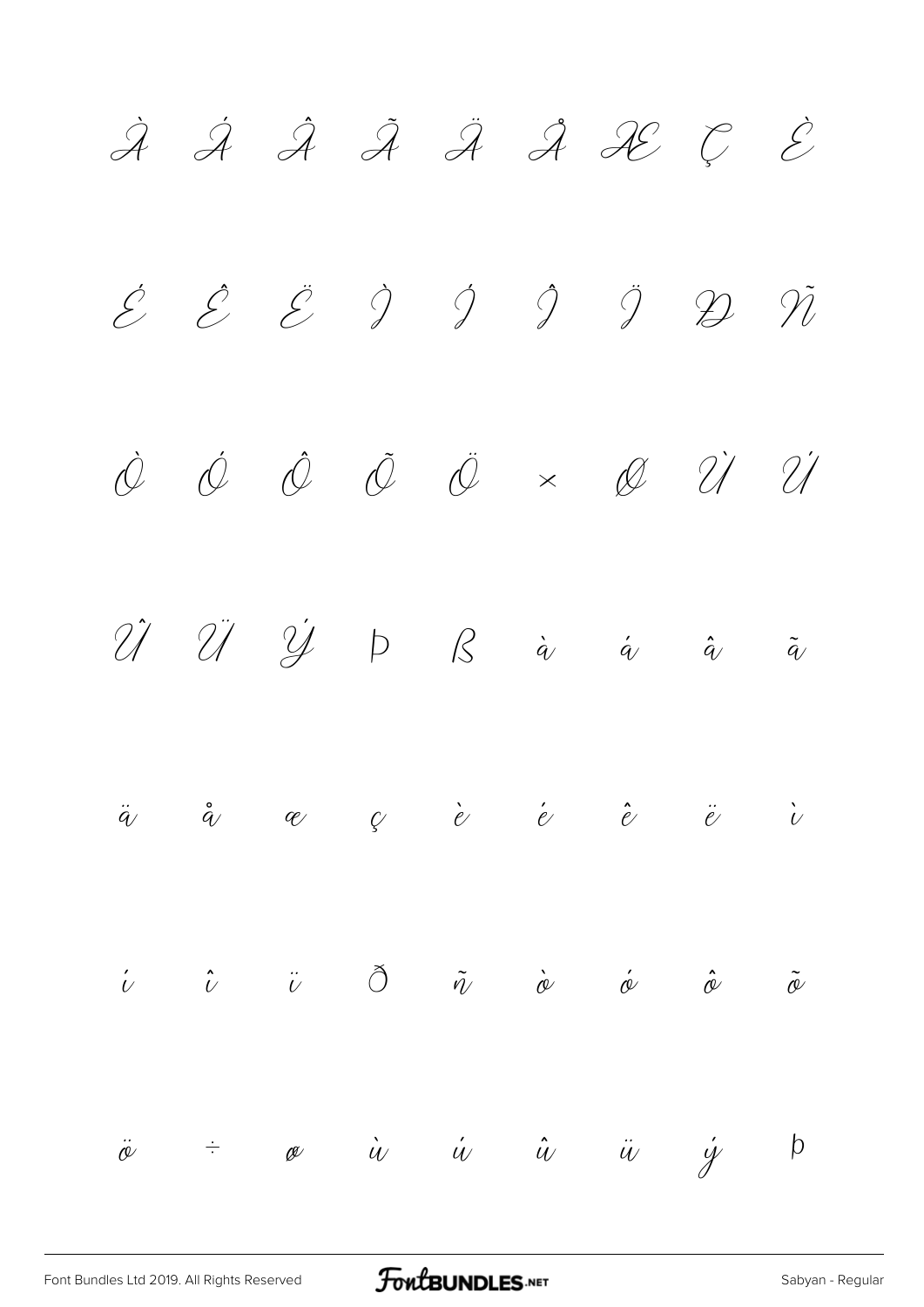

 $T_{c}y_{c}z_{d}$  of  $T_{c}y_{c}$  of  $y_{c}$  of  $y_{c}$ 

FontBUNDLES.NET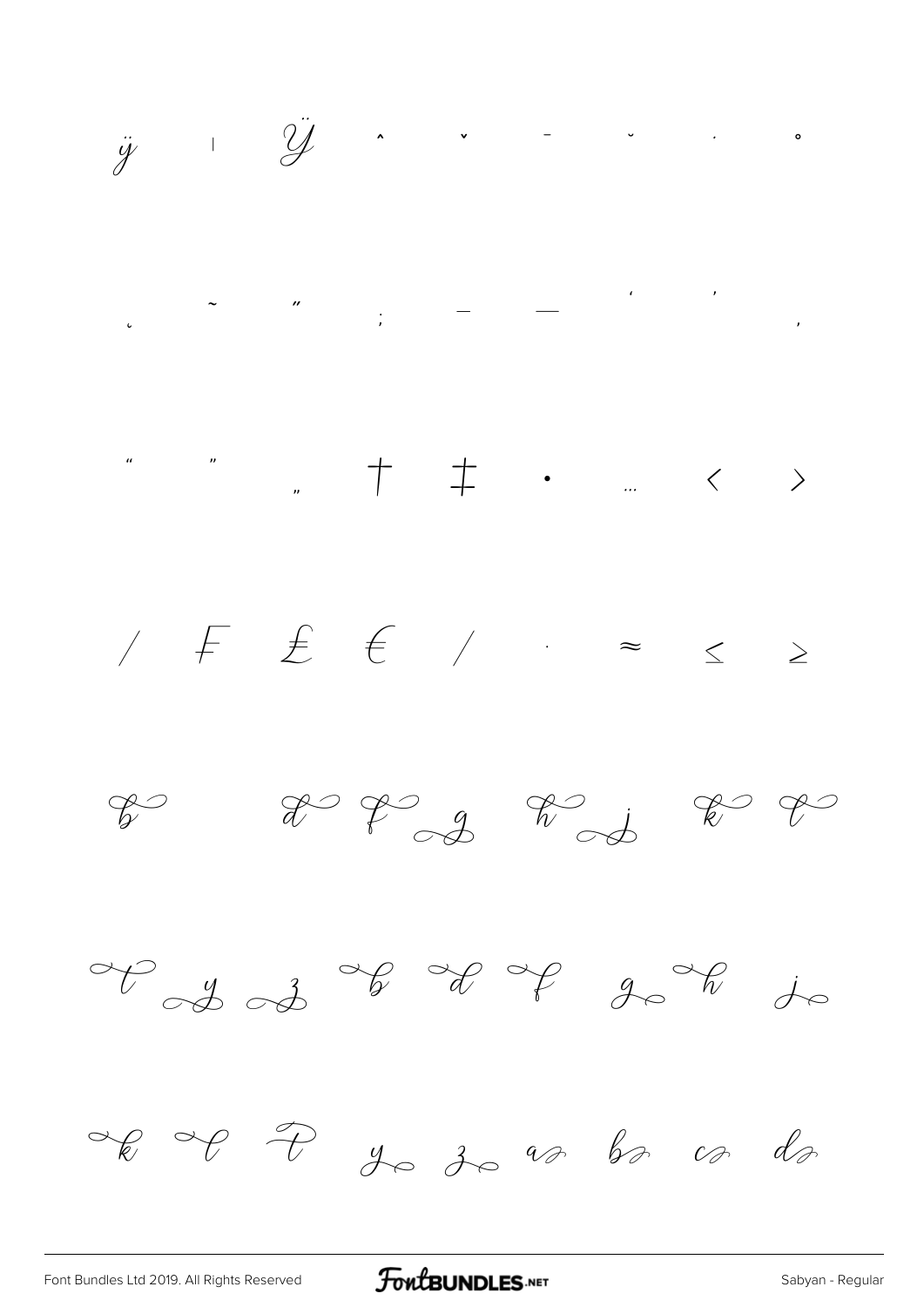es ls gs ha is ja ka la ma va oa pa ga ra sa ta ua va was vas ya za en ek eo ed ee et eg eh ei ej ek el em en en ep eg er er et en en em en ey ez a b a d e f ge he i je ke le me ne o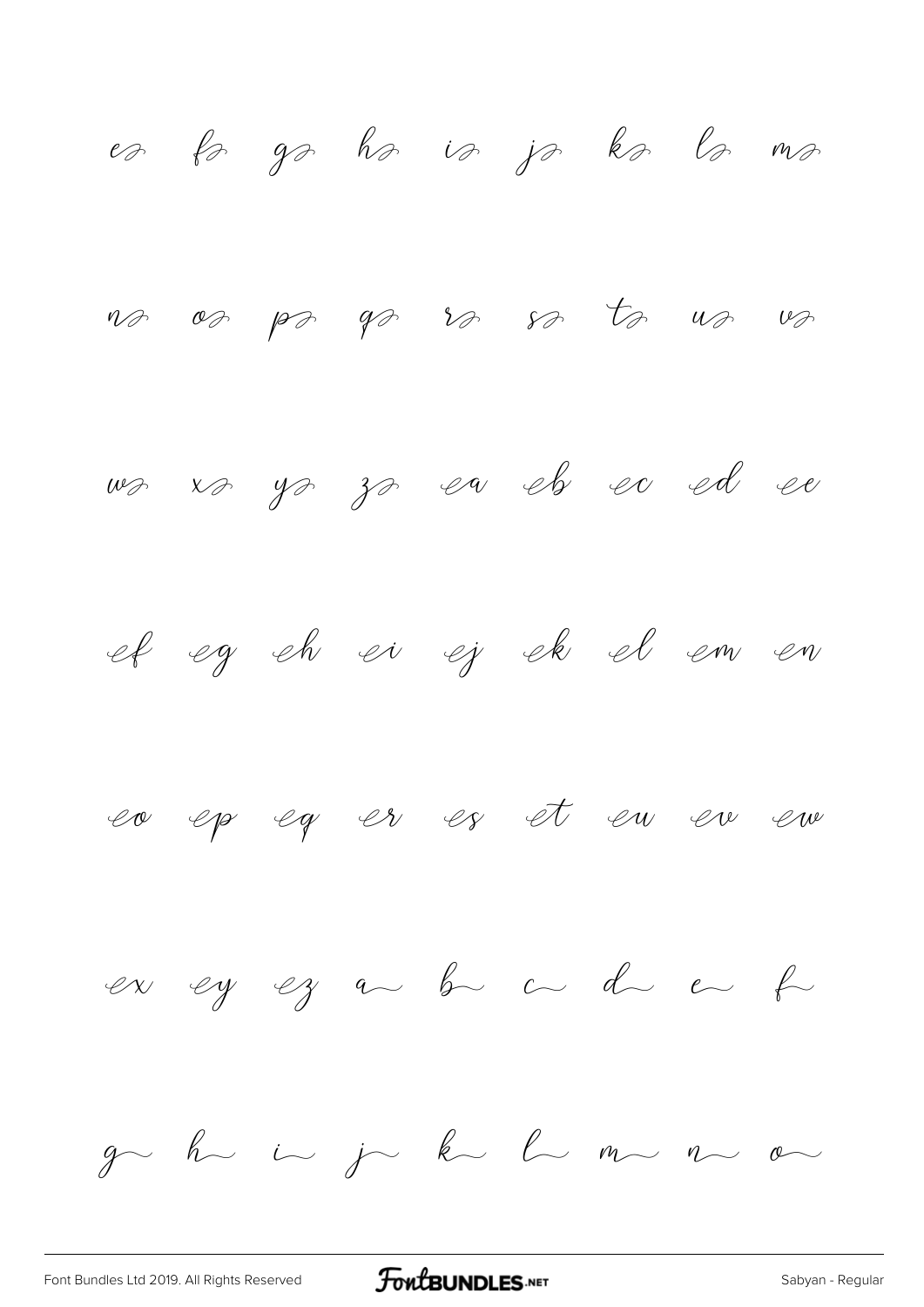